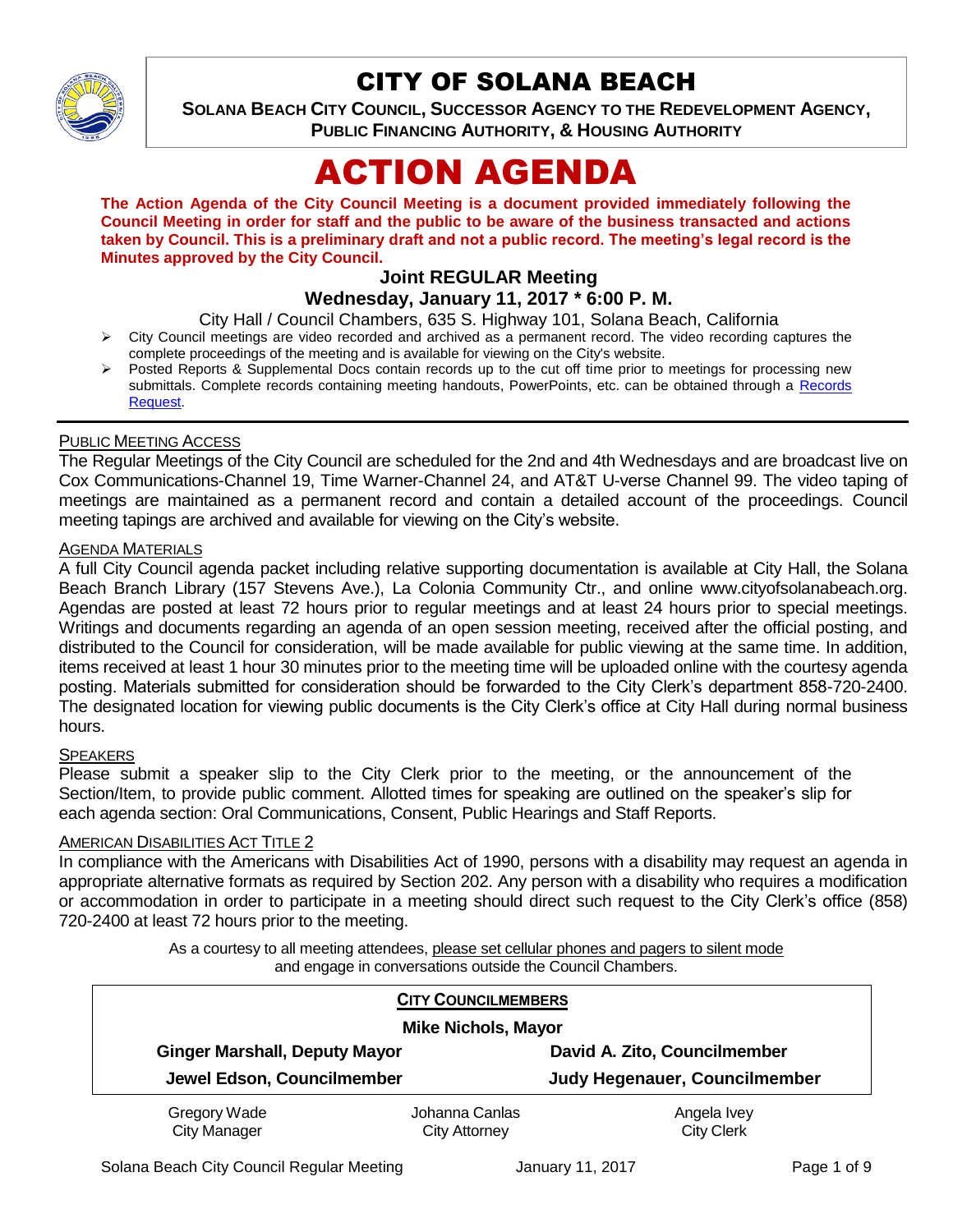#### SPEAKERS:

Please submit your speaker slip to the City Clerk prior to the meeting or the announcement of the Item. Allotted times for speaking are outlined on the speaker's slip for Oral Communications, Consent, Public Hearings and Staff Reports.

#### READING OF ORDINANCES AND RESOLUTIONS:

Pursuant to Solana Beach Municipal Code Section 2.04.460, at the time of introduction or adoption of an ordinance or adoption of a resolution, the same shall not be read in full unless after the reading of the title, further reading is requested by a member of the Council. If any Councilmember so requests, the ordinance or resolution shall be read in full. In the absence of such a request, this section shall constitute a waiver by the council of such reading.

## **CALL TO ORDER AND ROLL CALL:**

#### **CLOSED SESSION REPORT:** (when applicable)

## **FLAG SALUTE:**

#### **APPROVAL OF AGENDA: COUNCIL ACTION: Approved 5/0**

#### **PROCLAMATIONS/CERTIFICATES:** *Ceremonial*

1. Supervisor Dave Roberts

**PRESENTATIONS:** Ceremonial items that do not contain in-depth discussion and no action/direction.

1. San Diego Foundation

#### **ORAL COMMUNICATIONS:**

This portion of the agenda provides an opportunity for members of the public to address the City Council on items relating to City business and not appearing on today's agenda by submitting a speaker slip (located on the back table) to the City Clerk. Comments relating to items on this evening's agenda are taken at the time the items are heard. Pursuant to the Brown Act, no action shall be taken by the City Council on public comment items. Council may refer items to the City Manager for placement on a future agenda. The maximum time allotted for each presentation is THREE MINUTES (SBMC 2.04.190). Please be aware of the timer light on the Council Dais.

#### **COUNCIL COMMUNITY ANNOUNCEMENTS / COMMENTARY:**

*An opportunity for City Council to make brief announcements or report on their activities. These items are not agendized for official City business with no action or substantive discussion.*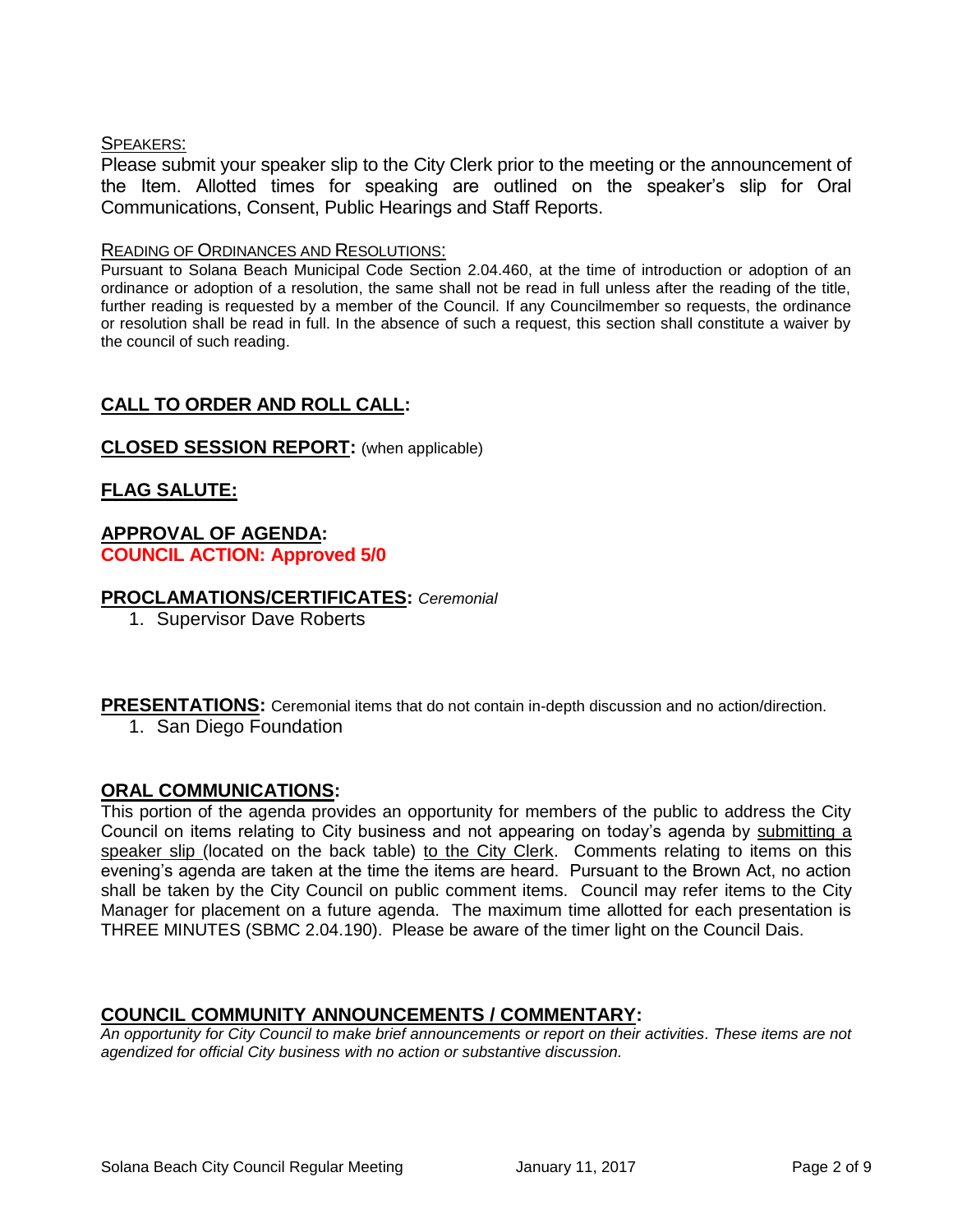## **A. CONSENT CALENDAR:** (Action Items) (A.1. - A.9.)

Items listed on the Consent Calendar are to be acted in a single action of the City Council unless pulled for discussion. Any member of the public may address the City Council on an item of concern by submitting to the City Clerk a speaker slip (located on the back table) before the Consent Calendar is addressed. Those items removed from the Consent Calendar by a member of the Council will be trailed to the end of the agenda, while Consent Calendar items removed by the public will be discussed immediately after approval of the Consent Calendar.

## **A.1. Register Of Demands.** (File 0300-30)

Recommendation: That the City Council

1. Ratify the list of demands for November 19, 2016 through December 23, 2016. **COUNCIL ACTION: Approved 5/0**

## **A.2. General Fund Adopted Budget for Fiscal Year 2016-2017 Changes.** (File 0330-30)

Recommendation: That the City Council

1. Receive the report listing changes made to the Fiscal Year 2016-2017 General Fund Adopted Budget.

#### [Item A.2. Report \(click here\)](https://solanabeach.govoffice3.com/vertical/Sites/%7B840804C2-F869-4904-9AE3-720581350CE7%7D/uploads/Item_A.2._Report_(click_here)_01-11-17.PDF)

*Posted Reports & Supplemental Docs contain records up to the cut off time, prior to the start of the meeting, for processing new submittals. The final official record containing handouts, PowerPoints, etc. can be obtained through a Records Request to the City Clerk's Office.* **COUNCIL ACTION: Approved 5/0**

## **A.3. City Council Meeting Schedule 2017.** (File 0410-05)

Recommendation: That the City Council

1. Review, edit, and/or approve a 2017 interim schedule with proposed cancellations and/or additional meetings.

## [Item A.3. Report \(click here\)](https://solanabeach.govoffice3.com/vertical/Sites/%7B840804C2-F869-4904-9AE3-720581350CE7%7D/uploads/Item_A.3._Report_(click_here)_01-11-17.PDF)

*Posted Reports & Supplemental Docs contain records up to the cut off time, prior to the start of the meeting, for processing new submittals. The final official record containing handouts, PowerPoints, etc. can be obtained through a Records Request to the City Clerk's Office.* **COUNCIL ACTION: Approved 5/0**

## **A.4. 2016 Street Maintenance and Repair Project.** (File 0820-35)

Recommendation: That the City Council

## 1. Adopt **Resolution 2017-006**:

- a. Authorizing the City Council to accept, as complete, the 2016 Street Maintenance & Repair Project, Bid No. 2016-05, performed by ATP General Engineering Contractors.
- b. Authorizing the City Clerk to file a Notice of Completion.

## [Item A.4. Report \(click here\)](https://solanabeach.govoffice3.com/vertical/Sites/%7B840804C2-F869-4904-9AE3-720581350CE7%7D/uploads/Item_A.4._Report_(click_here)_01-11-17.PDF)

## [A.4. Upadated Report #1](https://solanabeach.govoffice3.com/vertical/Sites/%7B840804C2-F869-4904-9AE3-720581350CE7%7D/uploads/A.4._Updated_Report_1_-_01-11-17.pdf)

*Posted Reports & Supplemental Docs contain records up to the cut off time, prior to the start of the meeting, for processing new submittals. The final official record containing handouts, PowerPoints, etc. can be obtained through a Records Request to the City Clerk's Office.* **COUNCIL ACTION: Approved 5/0**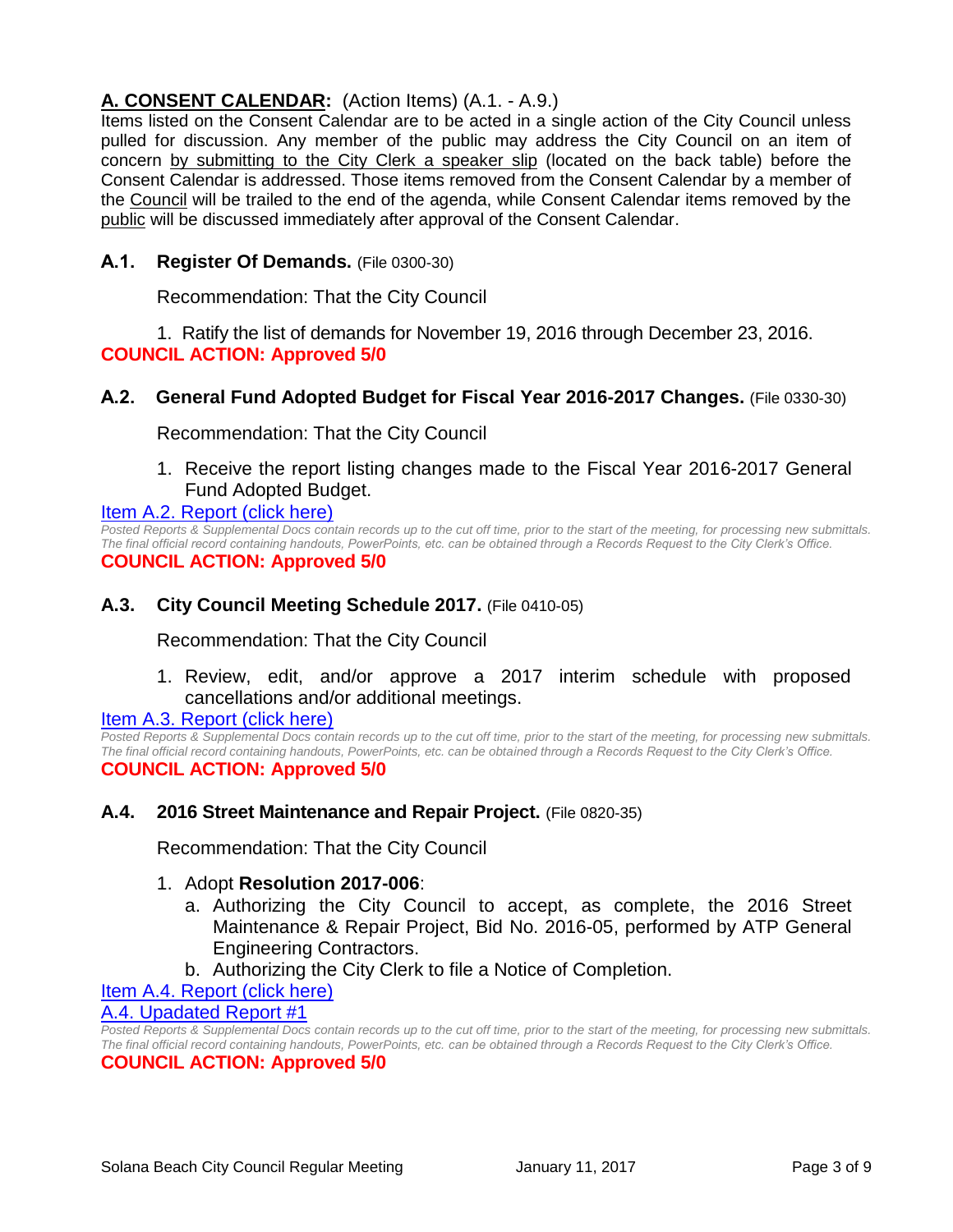## **A.5. Local Agency Investment Fund (LAIF).** (File 0350-50)

Recommendation: That the City Council

## 1. Adopt **Resolution 2017-001** authorizing City Officers for the City of Solana Beach for the investment of surplus funds in the Local Agency Investment Fund.

#### [Item A.5. Report \(click here\)](https://solanabeach.govoffice3.com/vertical/Sites/%7B840804C2-F869-4904-9AE3-720581350CE7%7D/uploads/Item_A.5._Report_(click_here)_01-11-17.PDF)

*Posted Reports & Supplemental Docs contain records up to the cut off time, prior to the start of the meeting, for processing new submittals. The final official record containing handouts, PowerPoints, etc. can be obtained through a Records Request to the City Clerk's Office.* **COUNCIL ACTION: Approved 5/0**

#### **A.6. Palmitas Street Storm Drain Project, Bid 2016-11.** (File 0850-40)

Recommendation: That the City Council

#### 1. adopt **Resolution 2017-003**:

- a. Awarding the construction contract to Miramar General Engineering, in the amount of \$77,481, for the Palmitas Street Storm Drain Project, Bid 2016-11.
- b. Approving an amount of \$12,000 for construction contingency.
- c. Authorizing the City Manager to execute the construction contract on behalf of the City.
- d. Authorizing the City Manager to approve cumulative change orders up to the construction contingency amount.

#### [Item A.6. Report \(click here\)](https://solanabeach.govoffice3.com/vertical/Sites/%7B840804C2-F869-4904-9AE3-720581350CE7%7D/uploads/Item_A.6._Report_(click_here)_01-11-17.PDF)

*Posted Reports & Supplemental Docs contain records up to the cut off time, prior to the start of the meeting, for processing new submittals. The final official record containing handouts, PowerPoints, etc. can be obtained through a Records Request to the City Clerk's Office.* **COUNCIL ACTION: Approved 5/0**

#### **A.7. Americans with Disabilities Act (ADA) Pedestrian Ramps, Bid 2016-10** (File 0820-20)

Recommendation: That the City Council

#### 1. Adopt **Resolution 2017-002**:

- a. Awarding the construction contract to Miramar General Engineering, in the amount of \$39,450, for the ADA Pedestrian Ramps, Bid 2016-10.
- b. Approving an amount of \$13,949 for construction contingency.
- c. Authorizing the City Manager to execute the construction contract on behalf of the City.
- d. Authorizing the City Manager to approve cumulative change orders up to the construction contingency amount.
- e. Appropriating \$53,399 to the Federal Grants revenue account and Professional Services expenditure account in the CDBG fund for the ADA Pedestrian Ramps CIP project for FY 2016/17 (9355.04).
- f. Authorizing the City Treasurer to amend the FY 2016/17 Adopted Budget accordingly.

#### [Item A.7. Report \(click here\)](https://solanabeach.govoffice3.com/vertical/Sites/%7B840804C2-F869-4904-9AE3-720581350CE7%7D/uploads/Item_A.7._Report_(click_here)_01-11-17.PDF)

*Posted Reports & Supplemental Docs contain records up to the cut off time, prior to the start of the meeting, for processing new submittals. The final official record containing handouts, PowerPoints, etc. can be obtained through a Records Request to the City Clerk's Office.* **COUNCIL ACTION: Approved 5/0**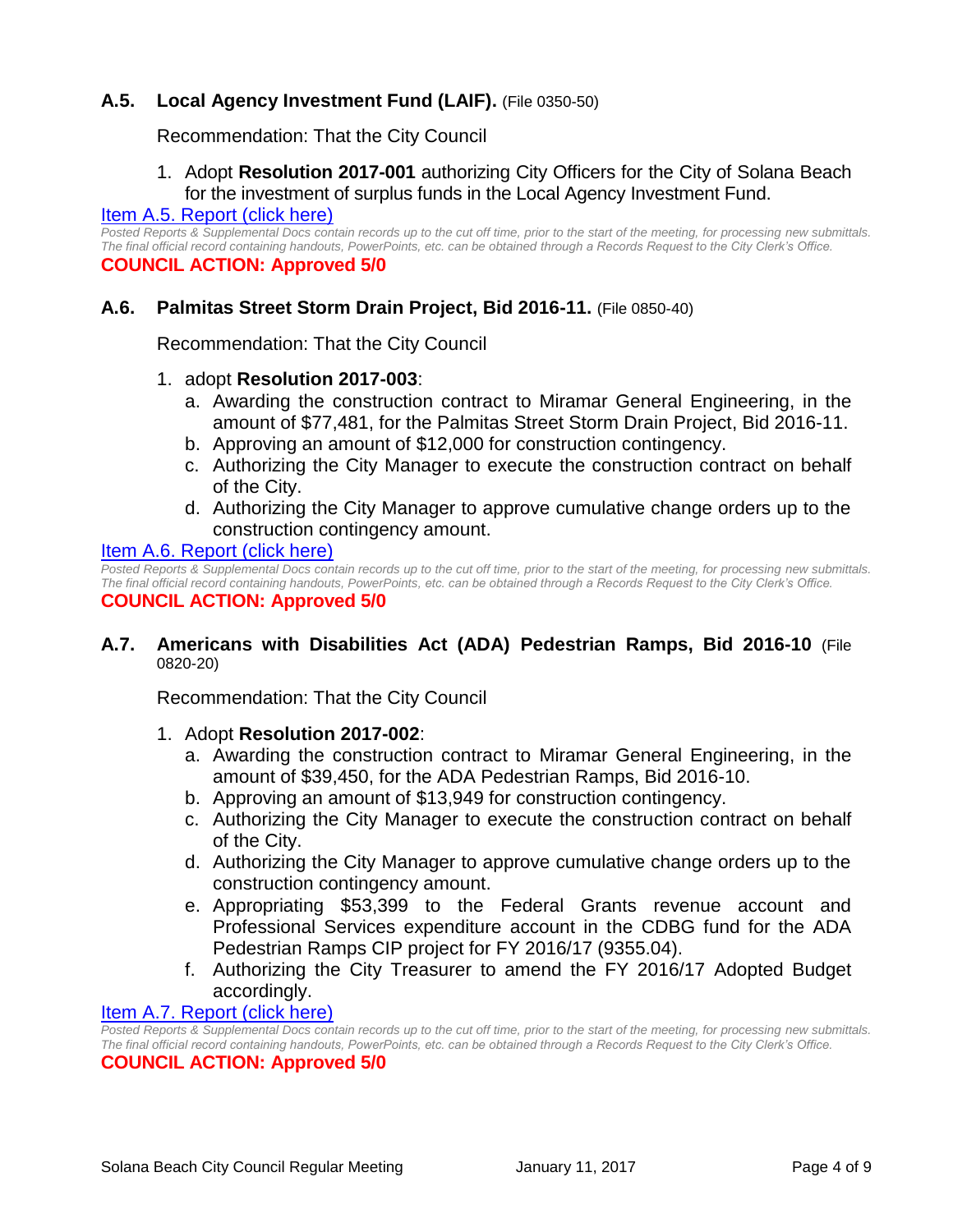## **A.8. Community Grant Recipient Financial Expenditure Report Fiscal Year 2015- 2016.** (File 0330-25)

#### Recommendation: That the City Council

#### 1. Accept and file this report.

#### [Item A.8. Report \(click here\)](https://solanabeach.govoffice3.com/vertical/Sites/%7B840804C2-F869-4904-9AE3-720581350CE7%7D/uploads/Item_A.8._Report_(click_here)_01-11-17.PDF)

*Posted Reports & Supplemental Docs contain records up to the cut off time, prior to the start of the meeting, for processing new submittals. The final official record containing handouts, PowerPoints, etc. can be obtained through a Records Request to the City Clerk's Office.* **COUNCIL ACTION: Approved 5/0**

# **A.9. TransNet Funds Allocation.** (File 0390-35)

Recommendation: That the City Council

1. Adopt **Resolution 2017-007** approving the transfer of \$373 of TransNet funds from the Pavement Resurfacing Project to the Traffic Calming Improvements Project.

#### [Item A.9. Report \(click here\)](https://solanabeach.govoffice3.com/vertical/Sites/%7B840804C2-F869-4904-9AE3-720581350CE7%7D/uploads/Item_A.9._Report_(click_here)_01-11-17.PDF)

*Posted Reports & Supplemental Docs contain records up to the cut off time, prior to the start of the meeting, for processing new submittals. The final official record containing handouts, PowerPoints, etc. can be obtained through a Records Request to the City Clerk's Office.*

## **COUNCIL ACTION: Approved 5/0**

## **C. STAFF REPORTS**: (C.1.)

*Submit speaker slips to the City Clerk.*

**C.1. Comprehensive Annual Financial Report (CAFR) Fiscal Year 2015-2016.** (File 0310-22)

This Item was pulled from the Agenda.

## **B. PUBLIC HEARINGS:** (B.1. – B.2.)

This portion of the agenda provides citizens an opportunity to express their views on a specific issue as required by law after proper noticing by submitting a speaker slip (located on the back table) to the City Clerk. After considering all of the evidence, including written materials and oral testimony, the City Council must make a decision supported by findings and the findings must be supported by substantial evidence in the record. An applicant or designees for a private development/business project, for which the public hearing is being held, is allotted a total of fifteen minutes to speak, as per SBMC 2.04.210. A portion of the fifteen minutes may be saved to respond to those who speak in opposition. All other speakers have three minutes each. Please be aware of the timer light on the Council Dais.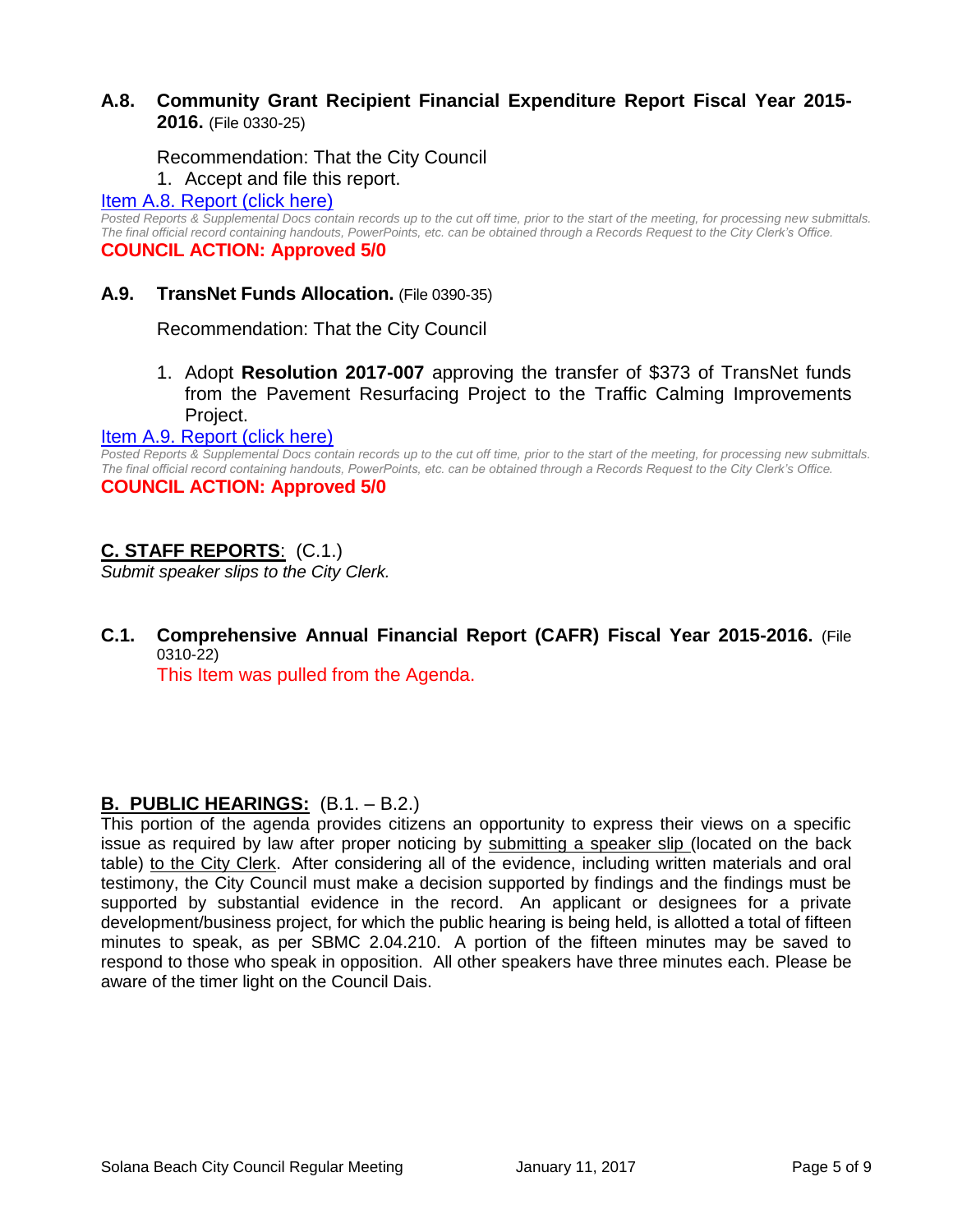#### **B.1. Public Hearing: 200 Marine View, Applicant: AT&T, Case 17-16-35.** (File 0610-60)

Recommendation: That the City Council

- 1. Conduct the Public Hearing: Open the Public Hearing, Report Council disclosures, Receive public testimony, Close the Public Hearing.
- 2. Find the project exempt from the California Environmental Quality Act pursuant to Section 15301 of the State CEQA Guidelines; and
- 3. Adopt **Resolution 2017-008** conditionally approving a Conditional Use Permit (CUP) modification to modify an existing Wireless Communications Facility (WCF) located on the existing residence at 200 Marine View Avenue as mandated by the Section 6409(a) of the Middle Class Tax Relief and Job Creation Act of 2012.

#### [Item B.1. Report \(click here\)](https://solanabeach.govoffice3.com/vertical/Sites/%7B840804C2-F869-4904-9AE3-720581350CE7%7D/uploads/Item_B.1._Report_(click_here)_01-11-17.PDF)

*Posted Reports & Supplemental Docs contain records up to the cut off time, prior to the start of the meeting, for processing new submittals. The final official record containing handouts, PowerPoints, etc. can be obtained through a Records Request to the City Clerk's Office.* **COUNCIL ACTION: Approved 5/0**

#### **B.2. Public Hearing: 310 S. Rios Ave., Applicant: Blake, Case 17-15-39.** (File 0600-40)

The proposed project meets the minimum zoning requirements under the SBMC, may be found to be consistent with the General Plan and may be found, as conditioned, to meet the discretionary findings required as discussed in this report to approve a Development Review Permit (DRP) and administratively issue a Structure Development Permit (SDP). Therefore, Staff recommends that the City Council:

- 1. Conduct the Public Hearing: Open the Public Hearing, Report Council Disclosures, Receive Public Testimony, and Close the Public Hearing.
- 2. Find the project exempt from the California Environmental Quality Act pursuant to Section 15303 of the State CEQA Guidelines; and
- 3. If the City Council makes the requisite findings and approves the project, adopt **Resolution 2017-004** conditionally approving a DRP and an SDP to demolish an existing single family residence, construct a new two-story, single-family residence with an attached three-car garage, and perform associated site improvements at 310 S. Rios Avenue, Solana Beach.

[Item B.2. Report \(click here\)](https://solanabeach.govoffice3.com/vertical/Sites/%7B840804C2-F869-4904-9AE3-720581350CE7%7D/uploads/Item_B.2._Report_(click_here)_01-11-17.PDF)

[B.2. Supplemental Documents -](https://solanabeach.govoffice3.com/vertical/Sites/%7B840804C2-F869-4904-9AE3-720581350CE7%7D/uploads/B.2._Supplemental_Documents_-_R_1-11-17.pdf) R

*Posted Reports & Supplemental Docs contain records up to the cut off time, prior to the start of the meeting, for processing new submittals. The final official record containing handouts, PowerPoints, etc. can be obtained through a Records Request to the City Clerk's Office.* **COUNCIL ACTION: Approved 5/0**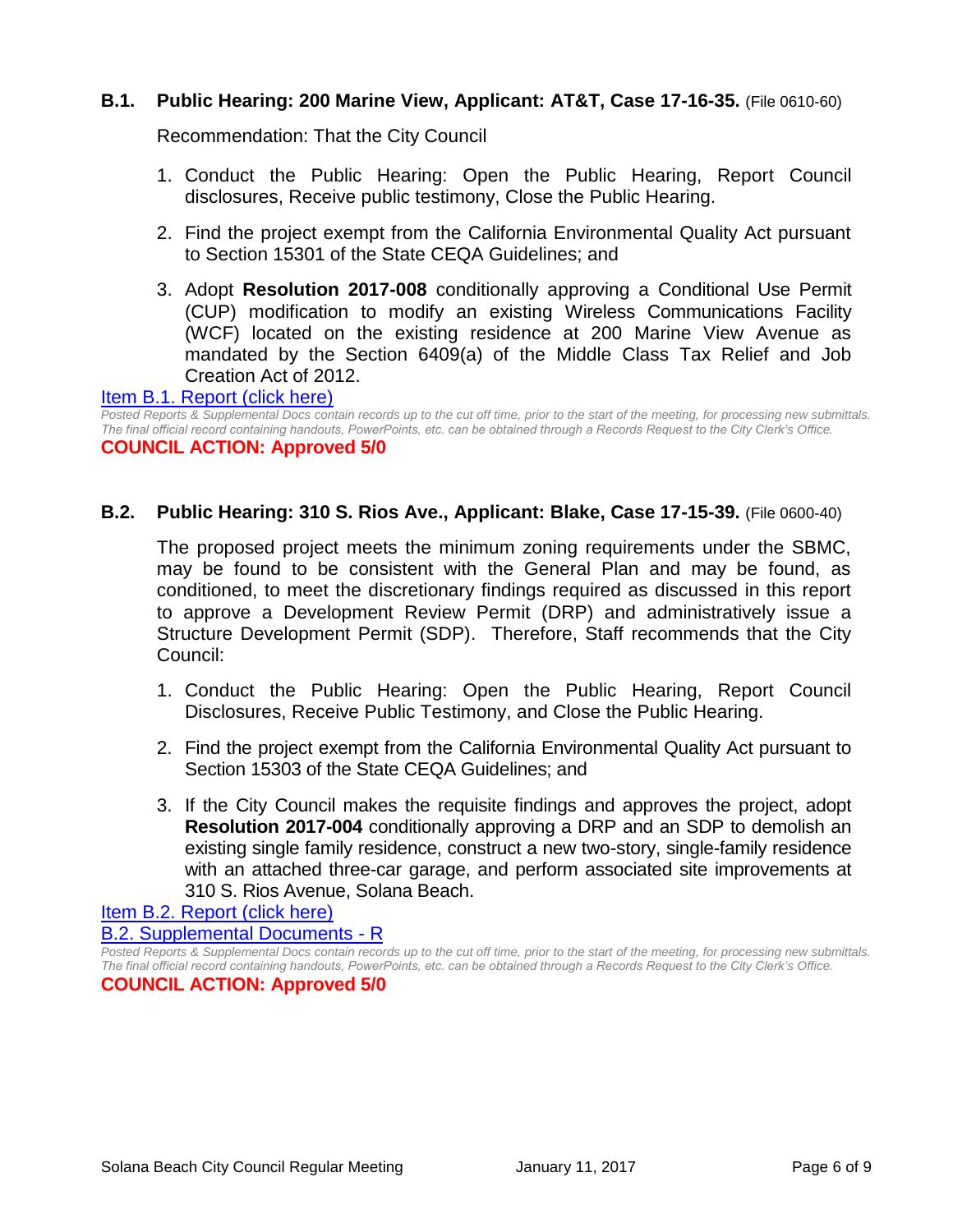## **C. STAFF REPORTS**: (C.2. - C.4.)

*Submit speaker slips to the City Clerk.*

#### **C.2. Council Boards/Commissions/Committees Appointments.** (File 0410-05)

Recommendation: That the City Council

- 1. Review the Regional Boards/Commissions/Committees.
	- a. Determine the City Selection Committee 2017 annual term appointment.
	- b. Make appointments, or re-appointments, to all other agencies for a new two year term.
- 2. Review the Council Standing Committees and make appointments, or reappointments, to all Standing Committees for new two year terms.

#### [Item C.2. Report \(click here\)](https://solanabeach.govoffice3.com/vertical/Sites/%7B840804C2-F869-4904-9AE3-720581350CE7%7D/uploads/Item_C.2._Report_(click_here)_01-11-17.PDF)

*Posted Reports & Supplemental Docs contain records up to the cut off time, prior to the start of the meeting, for processing new submittals. The final official record containing handouts, PowerPoints, etc. can be obtained through a Records Request to the City Clerk's Office.*

**COUNCIL ACTION: Approved 5/0 modifications to appointments for new 2 year terms.**  City Selection: Nichols, Edson(Alternate); CSA 17: Marshall, Nichols(Alternate) / Escondido Creek Watershed Alliance: Marshall, Staff / League Ca Exec, Legislative SubComm, & Coastal Cities: Nichols, Edson(Alternate) / North County Dispatch: Marshall, Edson(Alternate) / North County Transit: Edson, Nichols(Alternate) / Regional Solid Waste: Nichols, Hegenauer(Alternate) / SANDAG: Zito, Edson(1<sup>st</sup> Alternate), Nichols(2<sup>nd</sup> Alternate) / SANDAG Shoreline: Zito, Hegenauer(Alternate) / San Dieguito River: Hegenauer, Nichols(Alternate) / 22<sup>nd</sup>Ag District: Marshall, Edson(Alternate) / Citizen Climate Action Commission: Hegenauer, Edson

## **C.3. Introduce (1st Reading) Ordinance 472 – Storm Water Management.** (File 0850- 40)

Recommendation: That the City Council

1. Introduce **Ordinance 472** modifying the Storm Water Management section of the Solana Beach Municipal Code in order to comply with the San Diego Regional Water Quality Control Board Order 2013-0001.

## [Item C.3. Report \(click here\)](https://solanabeach.govoffice3.com/vertical/Sites/%7B840804C2-F869-4904-9AE3-720581350CE7%7D/uploads/Item_C.3._Report_(click_here)_01-11-17.PDF)

*Posted Reports & Supplemental Docs contain records up to the cut off time, prior to the start of the meeting, for processing new submittals. The final official record containing handouts, PowerPoints, etc. can be obtained through a Records Request to the City Clerk's Office.* **COUNCIL ACTION: Approved 5/0**

#### **C.4. 2016 Pavement Condition Assessment Program Update.** (File 0820-50)

Recommendation: That the City Council

1. Accept the 2016 Pavement Condition Assessment Program Update prepared by Infrastructure Management Services.

#### [Item C.4. Report \(click here\)](https://solanabeach.govoffice3.com/vertical/Sites/%7B840804C2-F869-4904-9AE3-720581350CE7%7D/uploads/Item_C.4._Report_(click_here)_01-11-17.PDF)

*Posted Reports & Supplemental Docs contain records up to the cut off time, prior to the start of the meeting, for processing new submittals. The final official record containing handouts, PowerPoints, etc. can be obtained through a Records Request to the City Clerk's Office.* **Presentation. Discussion.** 

## **WORKPLAN COMMENTS:**

*Adopted June 8, 2016*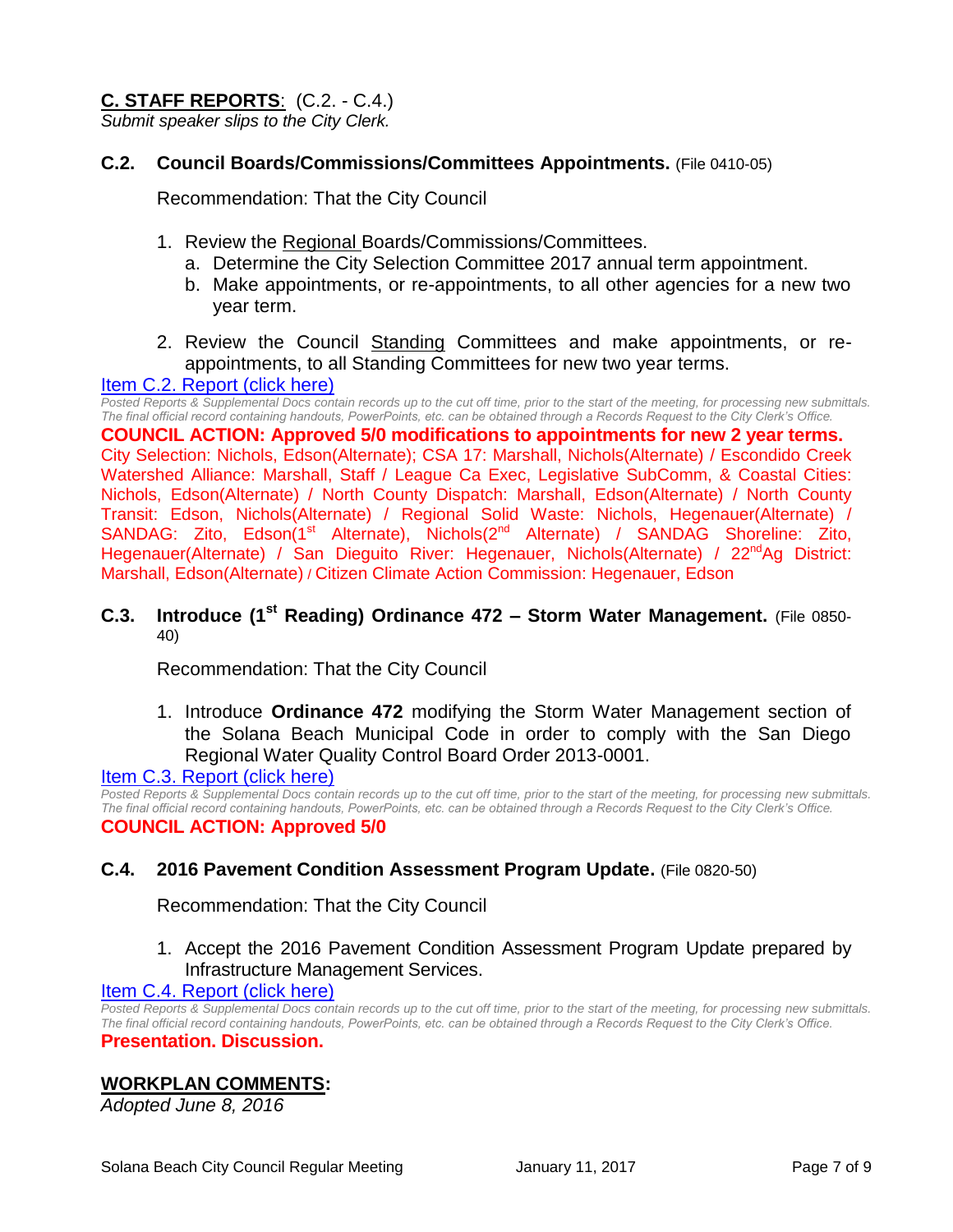## **COMPENSATION & REIMBURSEMENT DISCLOSURE:**

GC: Article 2.3. Compensation: 53232.3. (a) Reimbursable expenses shall include, but not be limited to, meals, lodging, and travel. 53232.3 (d) Members of a legislative body shall provide brief reports on meetings attended at the expense of the local agency at the next regular meeting of the legislative body.

## **COUNCIL COMMITTEE REPORTS:**

## **Regional Committees: (outside agencies, appointed by this Council)**

- a. City Selection Committee (meets twice a year) Nichols, vacant (alternate).
- b. County Service Area 17 vacant, Marshall (alternate).
- c. Escondido Creek Watershed Authority Marshall/Staff (no alternate).
- d. League of Ca. Cities' San Diego County Executive Committee Nichols, vacant (alternate) and any subcommittees.
- e. League of Ca. Cities' Local Legislative Committee Nichols, vacant (alternate).
- f. League of Ca. Cities' Coastal Cities Issues Group (CCIG) Nichols, vacant (alternate).
- g. North County Dispatch JPA vacant, Nichols (alternate).
- h. North County Transit District Nichols, vacant  $(1<sup>st</sup>$  alternate)
- i. Regional Solid Waste Association (RSWA) Nichols, vacant (alternate).
- j. SANDAG vacant (Primary), Nichols (1<sup>st</sup> alternate), Zito (2<sup>nd</sup> alternate) and any subcommittees.
- k. SANDAG Shoreline Preservation Committee Nichols, vacant (alternate).
- l. San Dieguito River Valley JPA Zito, vacant (alternate).
- m. San Elijo JPA Marshall, Zito (both primary members) (no alternates).
- n. 22<sup>nd</sup> Agricultural District Association Community Relations Committee vacant, Nichols.

## **Standing Committees: (All Primary Members)** *(Permanent Committees)*

- a. Business Liaison Committee Zito, vacant.
- b. Highway 101 / Cedros Ave. Development Committee vacant, Nichols.
- c. I-5 Construction Committee vacant, Zito.
- d. Parks and Recreation Committee vacant, Nichols.
- e. Public Arts Committee Nichols, Zito.
- f. School Relations Committee Marshall, vacant.

## **ADJOURN:**

The meeting was adjourned at 8:54 p.m.

#### **AFFIDAVIT OF POSTING**

*STATE OF CALIFORNIA COUNTY OF SAN DIEGO CITY OF SOLANA BEACH* §

I, Angela Ivey, City Clerk of the City of Solana Beach, do hereby certify that this Agenda for the January 11, 2017 Council Meeting was called by City Council, Successor Agency to the Redevelopment Agency, Public Financing Authority, and the Housing Authority of the City of Solana Beach, California, was provided and posted on January 5, 2017 at 12:00 p.m. on the City Bulletin Board at the entrance to the City Council Chambers. Said meeting is held at 6:00 p.m., January 11, 2017, in the Council Chambers, at City Hall, 635 S. Highway 101, Solana Beach, California.

> Angela Ivey, City Clerk City of Solana Beach, CA